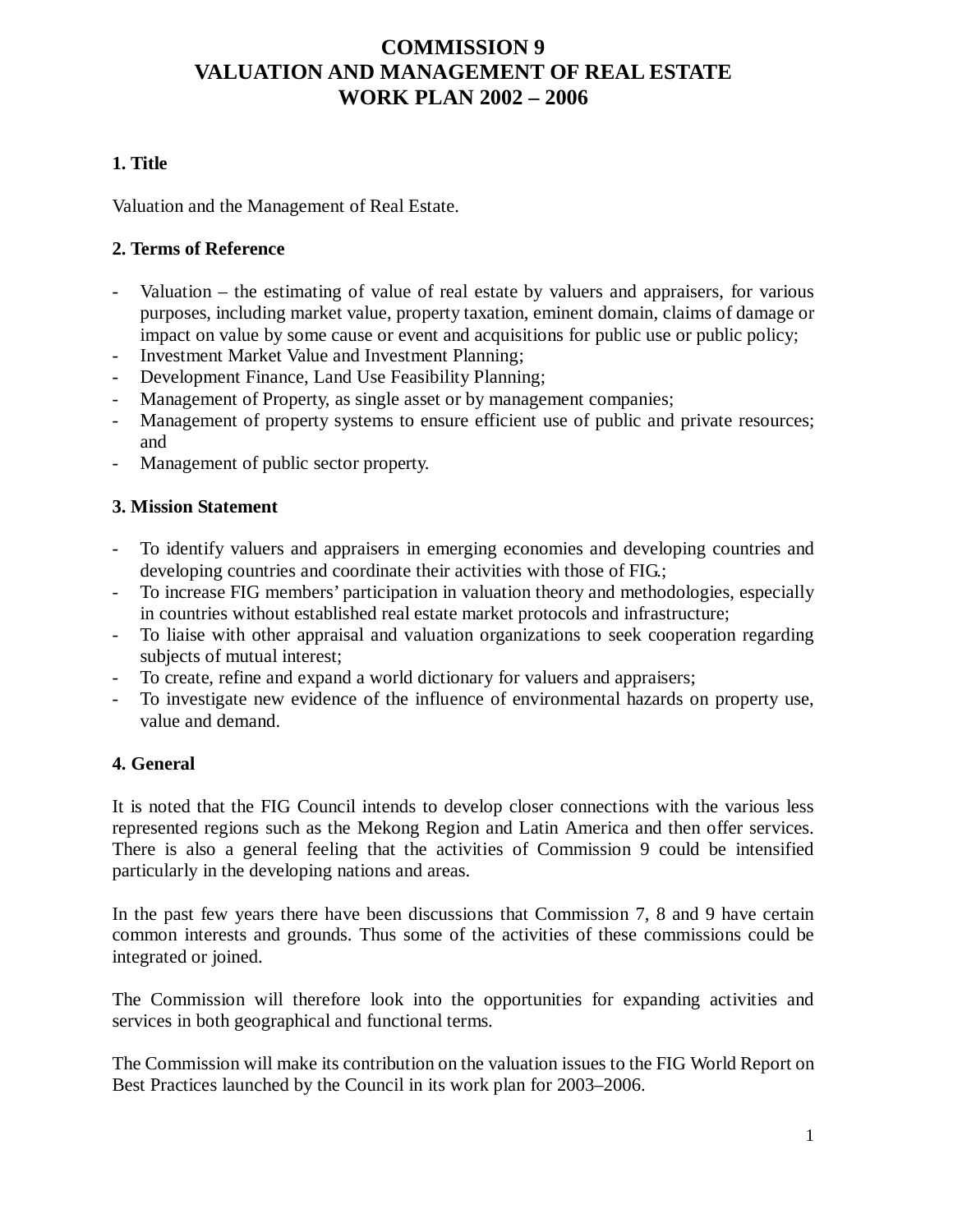# **5. Working Groups**

## **Working Group 9.1 – Education of Valuation Professionals in FIG**

### Policy Issues

- Address disparity and deficiencies in educational programs and/or training of valuers in FIG member organizations.
- Education on valuation through information network in FIG (an integrated virtual learning environment). Let education move, not people.
- Educational ladder. A stepped way of advancing be planned for improving the knowledge of valuation.
- An educational package of valuation be created and offered on the homepage of FIG and intentionally, targeted to the developing countries and those economies under transition.
- Generate co-operation in education and create a network for supporting the contact persons.

## Chair

Prof Kauko Viitanen (Finland), e-mail kauko.viitanen@hut.fi

## Specific Projects

- Establish an Internet forum for discussion of the education on valuation.
- Collect information and determine terminology, fundamental theories and basic methodology on valuation.
- Create the educational package of valuation.
- Co-operation with Commission 2 and especially with the WP 2.2 (Virtual academy distance learning) on distance education and training and within Commission 9. Co-operation also with all other commissions as regards distance education and training.
- Establish contacts with the universities, the associations for valuation etc. outside FIG.
- Set up a home page with an educational package of valuation with hyperlinks to web-sites for distance learning.
- Distribute Commission 9 Syllabus Guidelines ratified by XX Congress in 1994.
- Compile selected bibliography of literature in the field.
- Investigate possible academic links.
- Sponsor symposia and technical papers on related topics.

#### Workshops

- Virtual workshops and information delivery via the Internet.
- Presentations at FIG Working Weeks and Congress USA 2002 and Germany 2006.
- Discussions/presentations can be arranged also in some other seminars of Commission 9.

#### Publications

- Digital material on Web sites
- Short articles in journals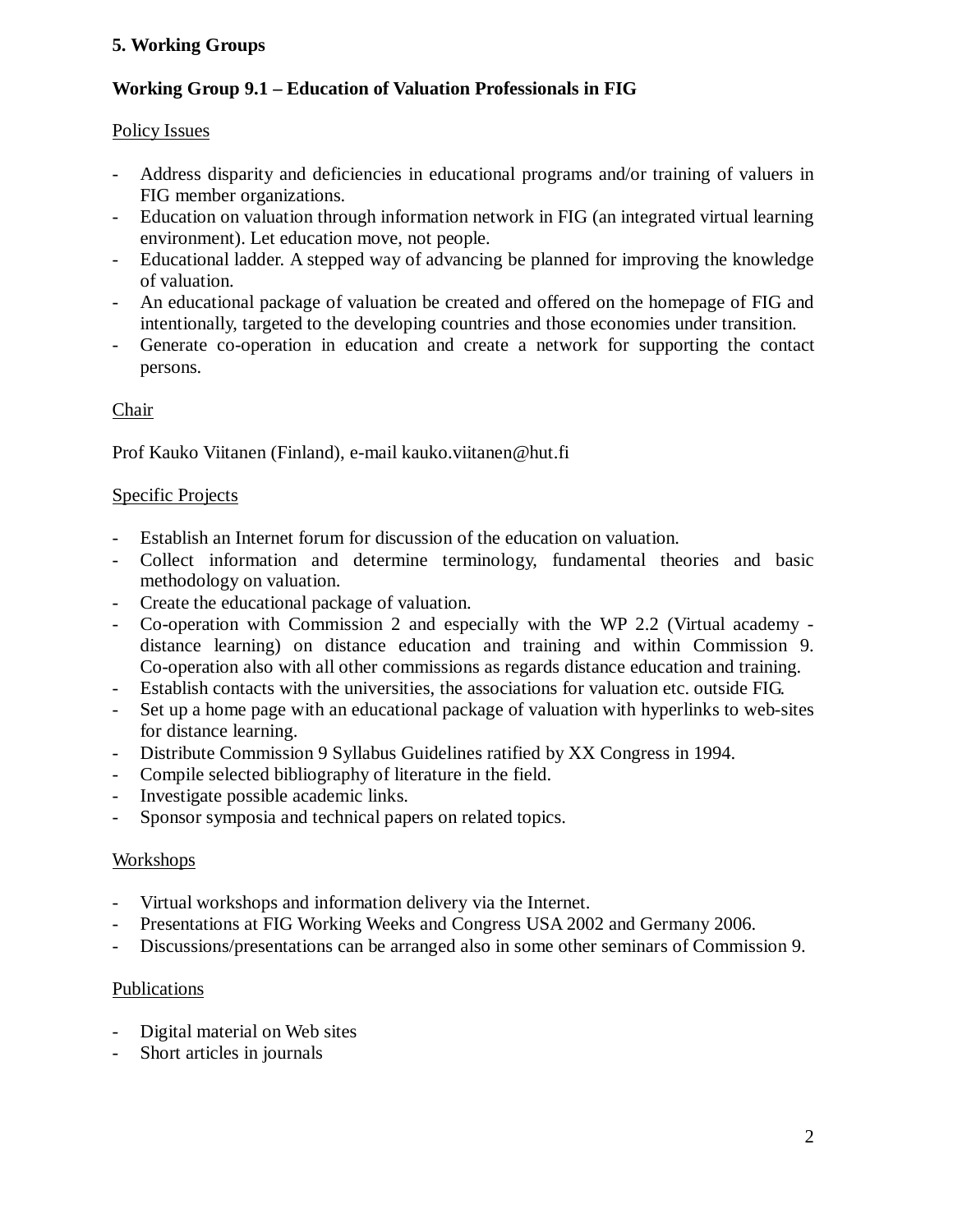## Timetable

- Set up home page with hyperlinks to web-sites during 2002-2006.
- Continuous communication via the Internet.
- Continuous communication via the Internet.
- Working group Final Report for Congress in Munich, 2006.

## Beneficiaries

Distance learning students, individual surveyors, civil servants, politicians, landowners, employers, universities and university teachers etc.

## **Other Activities**

- Expand communications to valuers and appraisers worldwide through the commission home page.
- Through the internet and other means of communication, act as a clearing house for practical research, data base development, data searches and educational opportunities.
- Reach out to academia, both faculty and students, to encourage future research papers for presentation at FIG events.
- Interact with other FIG commissions, especially Commission 1 Professional Standards and Commission 2 - Professional Education, in matters relating to valuation practices and protocols.
- Organize presentations of technical papers by practitioners of interest to valuers and appraisers as Commission 9's contribution to FIG events.

## **Working Group 9.2 – Environmental and Ecological Influences Effecting Use, Value and Demand for Real Estate**

#### Policy Issues

- A global problem requiring greater awareness of the negative influences of contamination and ecological degradation.
- Requirements for new training and protocols for valuation practitioners.

#### Chair

Mr. Simon Adcock (Australia), e-mail: Simon.Adcock@nre.vic.gov.au

#### Specific Projects

- Investigate and catalog types, extent and impacts of contamination of real estate.
- Identify resources available for practitioner, including bibliographies, source organizations, remediation industry programs, procedures, protocols and related cost criteria.

#### Workshops

To be planned for each annual meeting.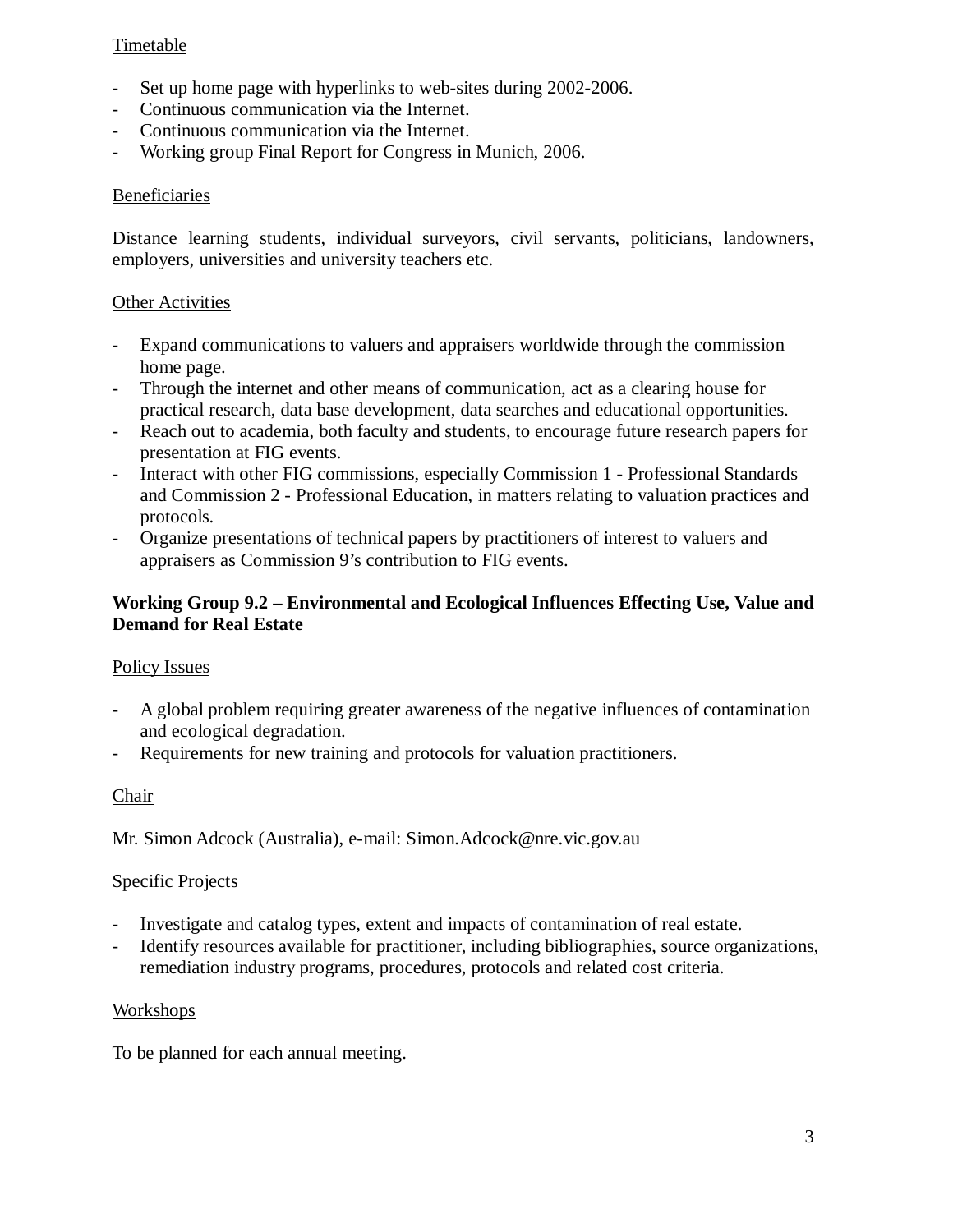#### Publications

- Technical papers solicited for annual meetings.
- Report on results of work group investigations and reports at Congress 2006.

## Timetable

- 2003 and 2004: research papers for Technical Sessions.
- 2006: Final Report at FIG Congress.

#### Beneficiaries

All FIG member organizations, UN, other professional international and national organizations, agencies and governments.

#### **Working Group 9.3 – Valuation for Taxation and Statutory Compensation**

#### Policy Issues

Government policies affect market valuations.

#### Chair

Henning Elmstrøm (Denmark), e-mail: elmstroem@plf.dk

#### Specific Projects

- Identify the legal backgrounds and purposes for such valuations including the methodologies of assessments.
- Present and discuss the findings at FIG Working Weeks and Congress with information posted on the web-site for reference of members.

#### Workshops

To be planned for each annual meeting.

#### Publications

- Technical papers solicited for annual meetings.
- Report on results of work group investigations and reports at Congress 2006.

#### **Timetable**

- 2003 and 2004: research papers for Technical Sessions.
- 2006: Final Report at FIG Congress.

#### Beneficiaries

All FIG member organizations, UN, other professional international and national organizations, agencies and governments.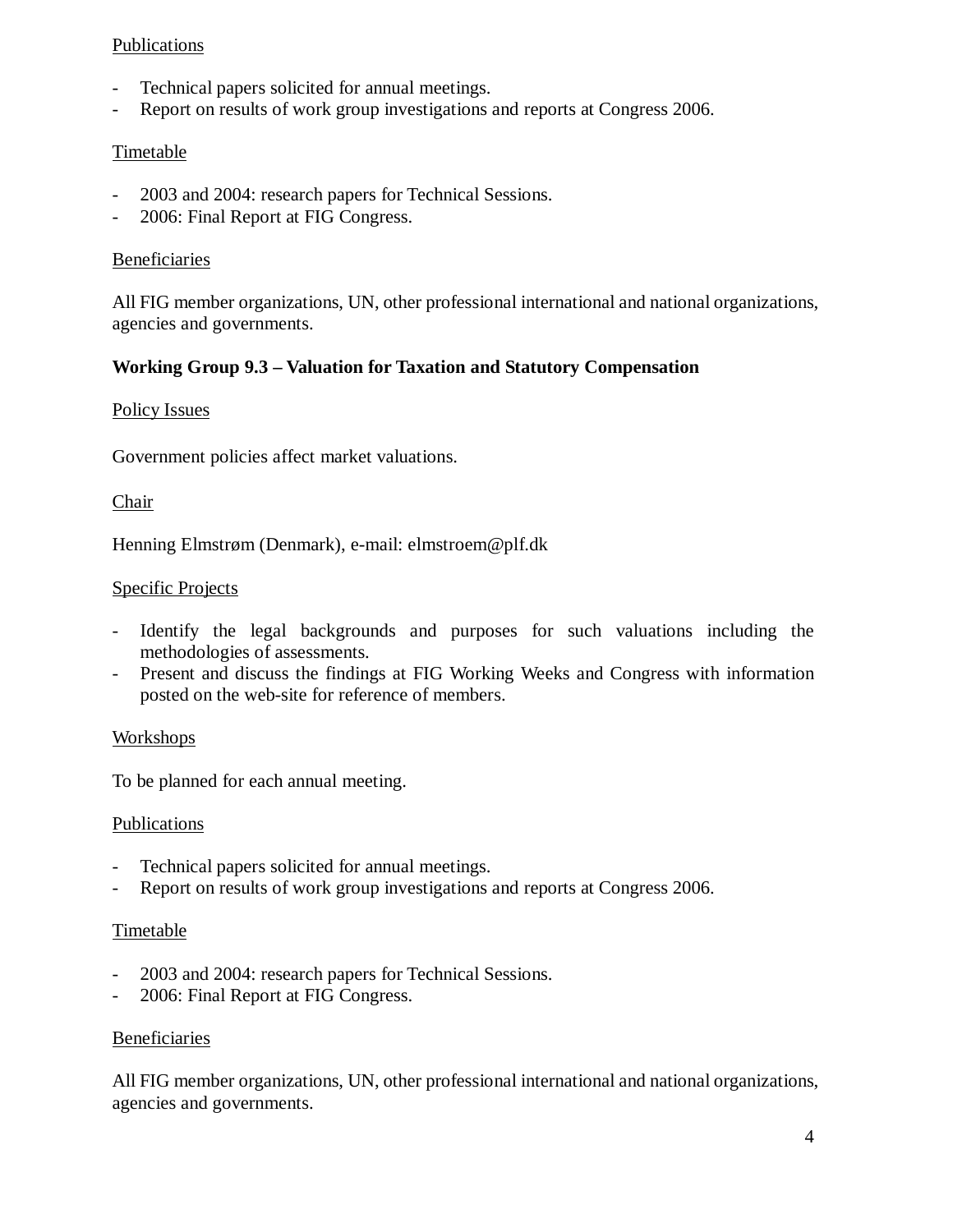# **Working Group 9.4 – Organizations of Valuers and Appraisers in Emerging Eastern European Markets**

## Policy Issues

Changes in Government policies and market conditions affect development of the surveying profession.

# **Chair**

David Smejkal (Czech Republic), e-mail: David.Smejkal@a-consultplus.cz

## Specific Projects

- Identify the backgrounds and status of development of the profession in such markets and study the valuation methodologies adopted.
- Present and discuss the findings at FIG Working Weeks and Congress with information posted on the web-site for reference of members.

## Workshops

To be planned for each annual meeting.

## **Publications**

- Technical papers solicited for annual meetings.
- Report on results of work group investigations and reports at Congress 2006.

## Timetable

- 2003 and 2004: research papers for Technical Sessions.
- 2006: Final Report at FIG Congress.

#### Beneficiaries

All FIG member organizations, UN, other professional international and national organizations, agencies and governments.

# **6. Co-operation with Sister Organizations**

MoU has been or will be established between FIG and other sister organizations such as IFPH, (International Federation of Housing & Planning), IVSC (International Valuation Standard Committee) and ISO (International Standards Organization). All of these organizations are related to the activities of Commission 9.

Commission 9 will strengthen the connections with these organizations and will actively participate in their events.

A joint working with Commission 1 is being considered to focus on valuation standards and to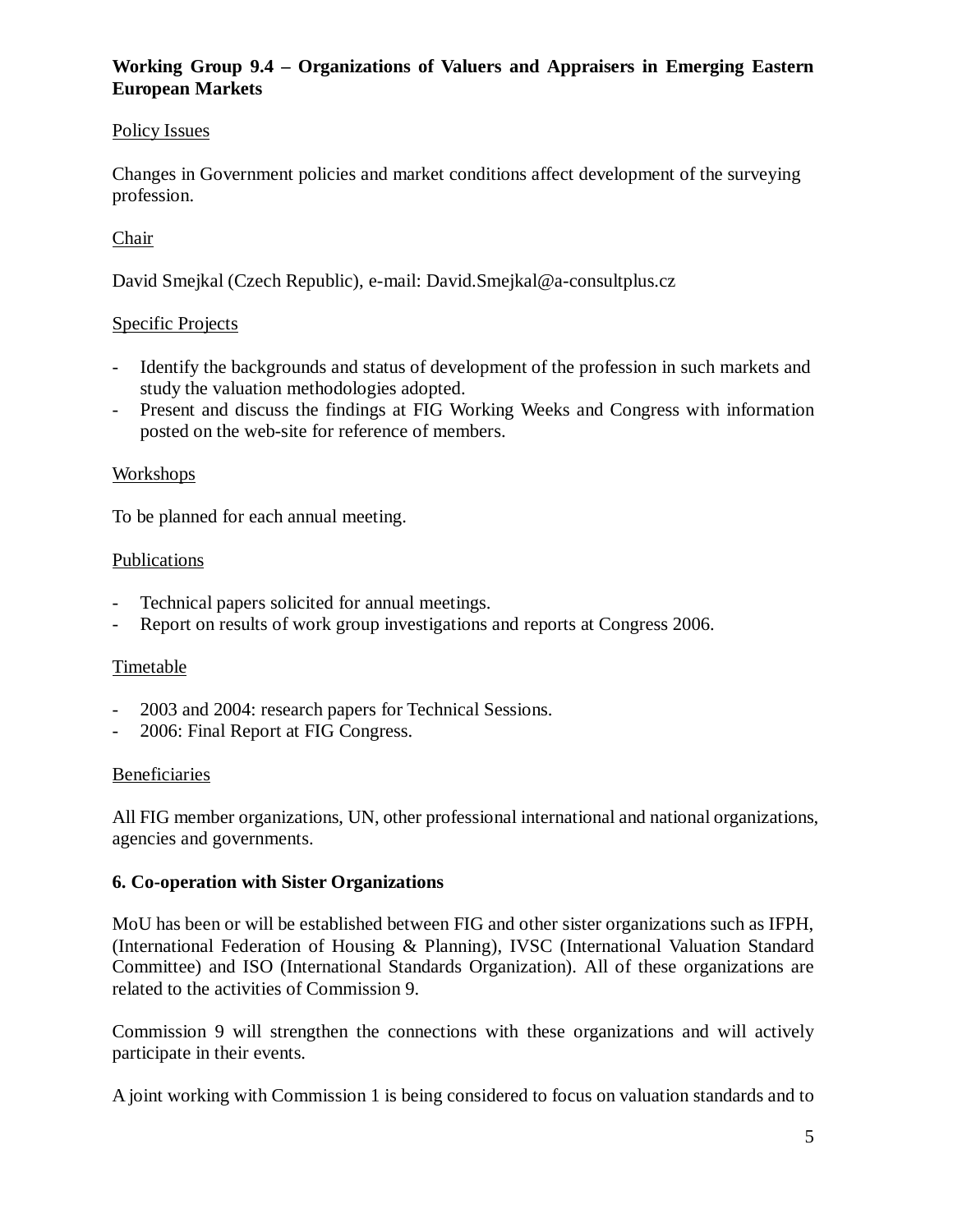work closely with IVSC and ISO.

# **7. Co-operation with the United Nations agencies**

Activities of Commission 9 are related to UN-HABITAT, UN-ECE and other professional involvements of the United Nations.

Commission 9 will look into the opportunities of participating and contributing in their events to promote the Commission and to provide appropriate services.

# **8. Other Activities**

The Focus of the Commission in the period of 2002 – 2006 are:

- Analyse the educational situation of Valuers and Appraisers.
- Strengthen the Corporate Spirit in Commission 9.
- Identify the legal backgrounds and purposes of Valuation.
- Established an active web-site as tool to improve information flow; in particular products of working groups.
- Attract more participants to FIG Working Weeks and Congress.

There will be efforts made in the following areas:

- Expand communications to valuers and appraisers worldwide through Commission 9's existing web page on the Internet.
- Through Internet, act as a clearing house for practical research, data base development, data searches and educational opportunities.
- Reach out to academia, both faculty and students, to encourage future research papers for presentation at FIG events.
- Interaction with other FIG Commissions, especially Commission 1 Standards and Commission 2 – Education and CPD.
- To organize and present appropriate representation by Commission 9 together with suitable numbers of research papers at each FIG event and FIG co-sponsored events.

There are two Task Groups of administration nature formed in addition to the Working Groups:

## **Task Group 9.1 – Research funding**

#### Policy Issues

- Seeking sources of funding for research and delivery of papers.
- Encouraging participation in Commission 9's educational presentations at FIG working weeks.

#### Chair

Mr Simon Adcock (Australia), e-mail: Simon.Adcock@nre.vic.gov.au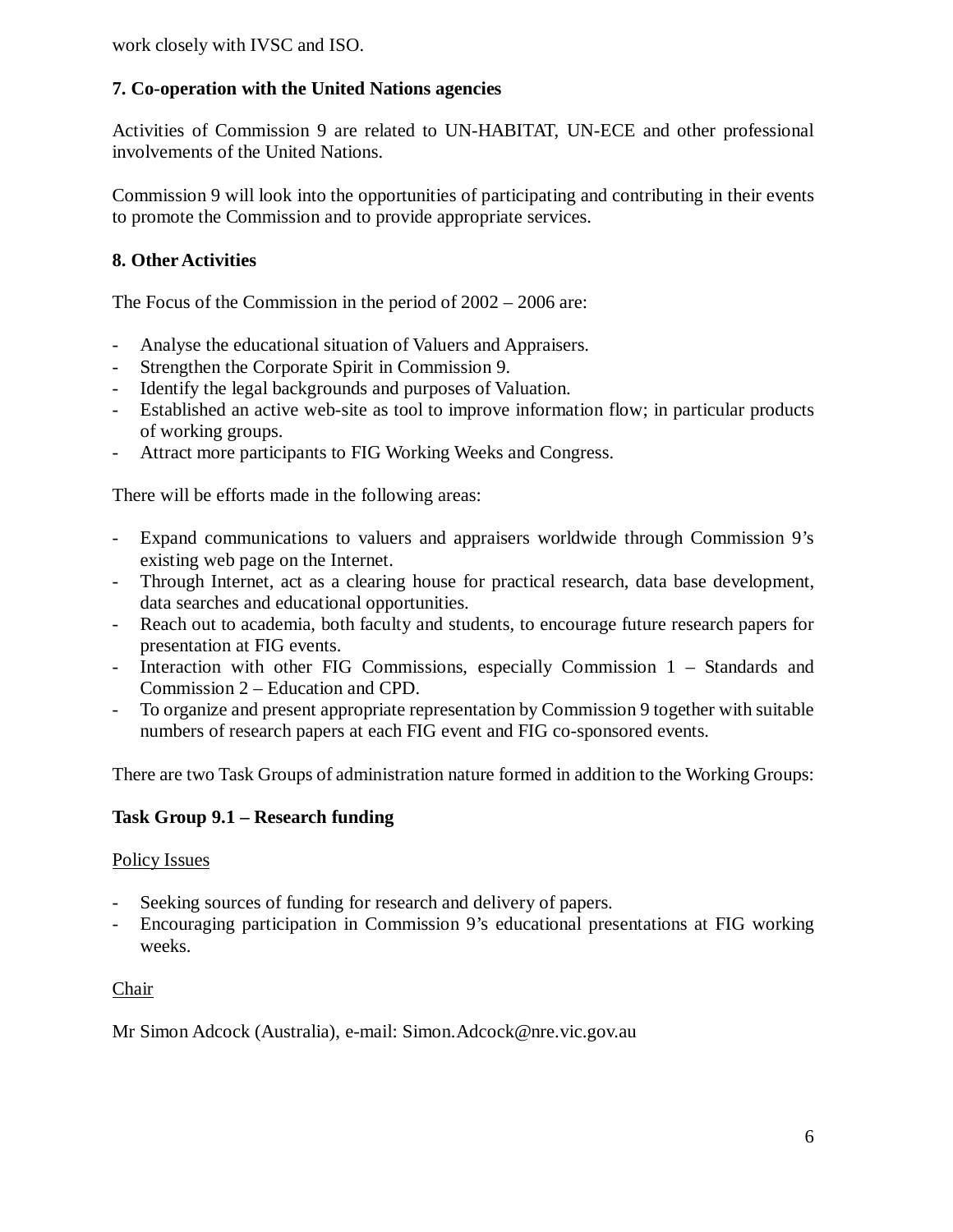### Publications

Annual report on names of recipients of grants, amounts of grants received, subjects of research papers, where presented and availability.

# **Task Group 9.2 – Promoting valuation membership of FIG**

## Policy Issues

- The under-representation of valuation organizations within FIG.
- Encouraging participation in Commission 9 activities.

#### Chair

Mr Stephen M W Yip (Hong Kong, China), e-mail: landelit@netvigator.com

## Specific Projects

Identify groups and organizations of valuers/appraisers world-wide and invite them and their members to participate in FIG events and to liaise with Commission 9 officers and delegates.

Where possible visit organizations in their home countries.

## Publications

Annual publication of list of organizations approached, responses and recommendations for further contact.

## **9. Calendar of Events**

The Major Events in the period of 2002 – 2006 of the Commission are:

- January/May 2003 Commission 2 proposed to have Symposium in Asia, Commission 9 to assist and participate.
- September-November 2004 FIG Regional Conference for Asia and the Pacific, Commission 9 to assist and to participate.

## **10. Commission officers**

#### **Commission Chair**

Stephen Yip, Chair Landelite Surveyors Ltd. Unit 2801, 28/F No. 148 Electric Road North Point HONG KONG SAR, CHINA Tel. + 852 2869 7138 Fax + 852 2869 6010 E-mail: landelit@netvigator.com